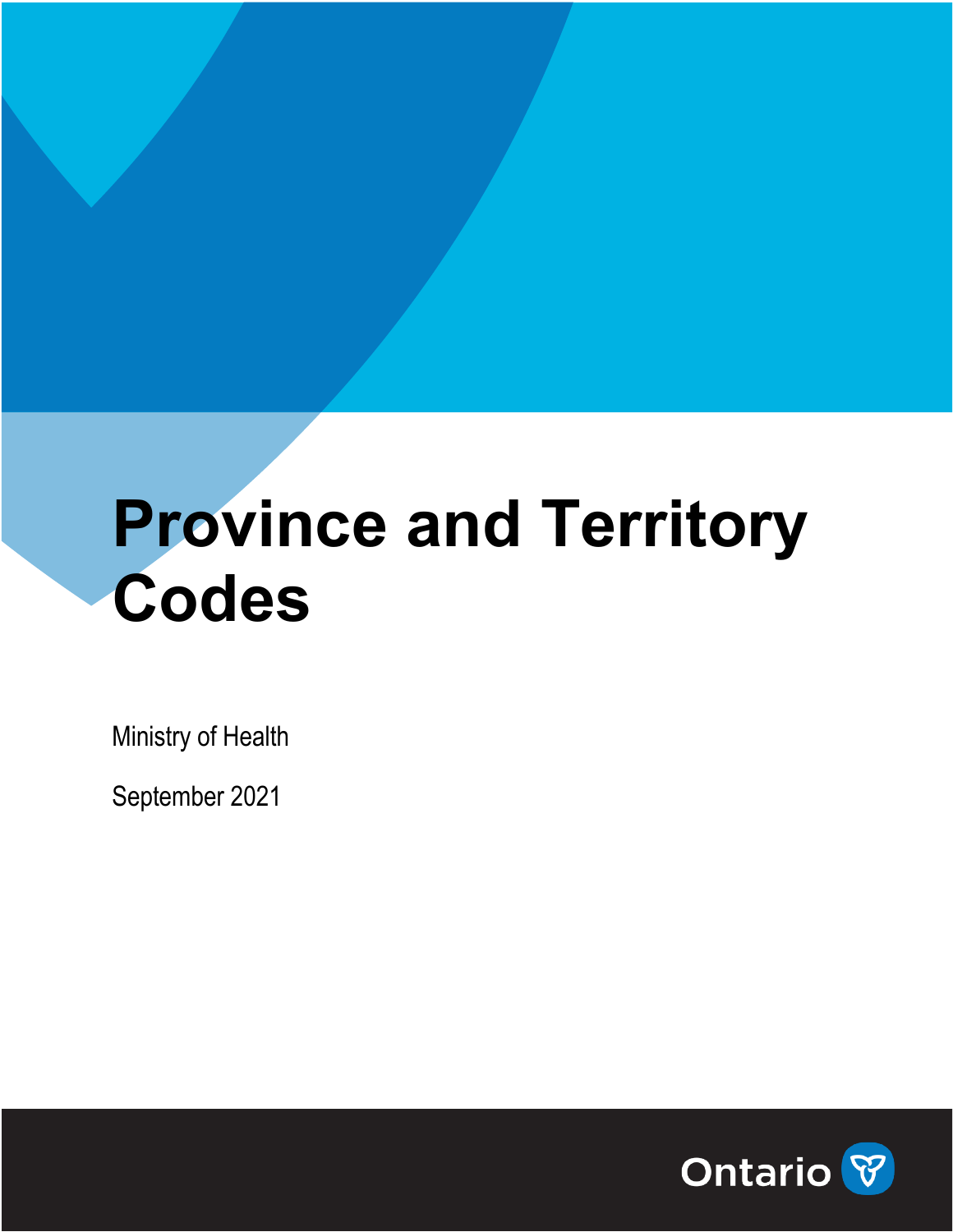## **Province and Territory Codes**

A province or territory code is required for reciprocal claims to identify the province or territory of the patient's registration/address.

| <b>Province or Territory</b> | <b>Province</b><br>Code | <b>Format</b>                                                                       | <b>Prior format</b>                                              |
|------------------------------|-------------------------|-------------------------------------------------------------------------------------|------------------------------------------------------------------|
| Alberta                      | AB                      | 9 numerics-individual<br>registration (effective June 1,<br>1994)                   | Prior to June<br>1, 1994, 11<br>numerics                         |
| <b>British Columbia</b>      | <b>BC</b>               | 10 numerics-individual<br>registration (effective<br>January 1, 1991)               |                                                                  |
| Manitoba                     | <b>MB</b>               | 9 numerics - individual<br>registration (effective April 1,<br>2005)                | Prior to April 1,<br>2005, 6<br>numerics                         |
| Newfoundland and<br>Labrador | <b>NL</b>               | 12 numerics-individual<br>registration                                              |                                                                  |
| <b>New Brunswick</b>         | <b>NB</b>               | 9 numerics-individual<br>registration                                               |                                                                  |
| <b>Northwest Territories</b> | <b>NT</b>               | 8 characters-individual<br>registration. One alpha (N,<br>D, M or T and 7 numerics) |                                                                  |
| Nova Scotia                  | <b>NS</b>               | 10 numerics-individual<br>registration (effective<br>January 1, 1994)               | Prior to<br>January 1,<br>1994, 11<br>numerics<br>(Family Based) |
| <b>Prince Edward Island</b>  | <b>PE</b>               | 8 numerics (SIN)-individual<br>registration                                         |                                                                  |
| Saskatchewan                 | <b>SK</b>               | 9 numerics-individual<br>registration (effective April 1,<br>1991)                  |                                                                  |
| <b>Territory of Nunavut</b>  | <b>NU</b>               | 9 numerics-individual<br>registration (effective April 1,<br>1999)                  |                                                                  |